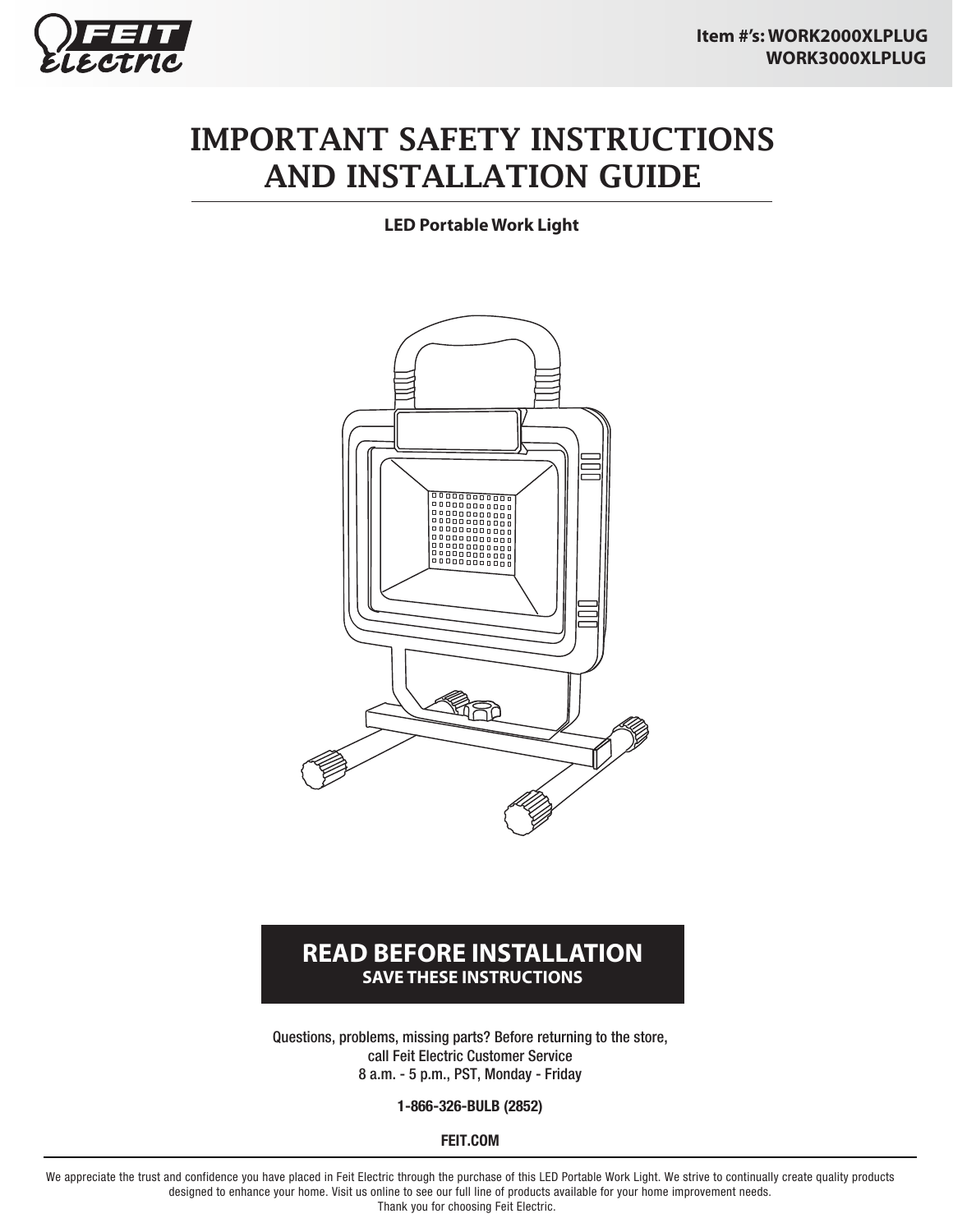### Table of Contents

## Important Safety Information

# READ ALL INSTRUCTIONS

- All Safety and Operating instructions in this manual must be followed before using this product.
- Follow all safe guards stated in the manual, in addition to normal safety precautions in working with electrical devices. Always follow basic safety precautions to reduce the risk of fire, electric shock and personal injury.
- Ground Fault Circuit Interrupter (GFCI) protection is to be provided on the circuit(s) or for the wet location portable luminaire. Receptacles are available having built-in GFCI protection and are able to be used for this measure of safety
- Use only with an extension cord for outdoor use, such as an extension cord of cord type SEW, SEOW,SEOOW, SOW, SOOW, STW, STOW, STOOW, SJEW, SJEOW, SJEOOW, SJW, SJOW, SJOOW, SJTW, SJTOW, or SJTOOW.
- To disconnect, turn off the switch, then remove the plug from the outlet. Do not turn off by pulling on the cord.
- To reduce the risk of fire, keep away from combustible materials while in operation.
- To reduce the risk of injury, close supervision is necessary when this product is used near children.
- Suitable for Wet Locations

# SAVE THESE INSTRUCTIONS

### Maintenance and Care





WARNING: When using outdoor use portable luminaires, basic safety precautions should always be followed to reduce the risk of fire, electric shock, and personal injury.



WARNING: Use only three-wire extension cords that have three-prong grounding plugs and grounding receptacles that accept the appliance's plug. Do not use an extension cord near water or in areas where water may accumulate. Keep away from pools or spas. Keep plugs dry.



CAUTION: This portable light-emitting diode (LED) luminaire has a polarized plug (one blade is wider than the other) as a feature to reduce the risk of electric shock. This plug will fit in a polarized outlet only one way. If the plug does not fully fit in the outlet, reverse the plug. If it still does not fit, contact a qualified electrician. Do not alter the plug.

Maintenance of this work light is very minimal. Regularly clean the lens with a non-abrasive cleaning cloth. The same care should be provided for the stand.

#### **FCC STATEMENT**

This device complies with part 15 of the FCC Rules. Operation is subject to the following two conditions:

(1) This device may not cause harmful interference, and (2) this device must accept any interference received, including interference that may cause undesired operation. Note: This equipment has been tested and found to comply with the limits for a Class B digital device, pursuant to part 15 of the FCC Rules. These limits are designed to provide reasonable protection against harmful interference in a residential installation. This equipment generates, uses and can radiate radio frequency energy and, if not installed and used in accordance with the instructions, may cause harmful interference to radio communications. However, there is no guarantee that interference will not occur in a particular installation. If this equipment does cause harmful interference to radio or television reception, which can be determined by turning the equipment off and on, the user is encouraged to try to correct the interference by one or more of the following measures: Reorient or relocate the receiving antenna. Increase the separation between the equipment and receiver. Connect the equipment into an outlet on a circuit different from that to which the receiver is connected. Consult the dealer or an experienced radio/TV technician for help. Any changes or modifications not expressly approved by the manufacturer could void the user's authority to operate the equipment. Feit Electric Company, 4901 Gregg Road, Pico Rivera, CA 90660. www.feit.com, 1-800-543-3348.

## Limited Warranty

This product is warranted to be free from defects in workmanship and materials for up to 3 years from date of purchase. If the product fails within the warranty period, please contact Feit Electric at info@feit.com, visit feit.com/contact-us or call 1-866 326-BULB (2852) for instructions on replacement or refund. REPLACEMENT OR REFUND IS YOUR SOLE REMEDY. EXCEPT TO THE EXTENT PROHIBITED BY APPLICABLE LAW, ANY IMPLIED WARRANTIES ARE LIMITED IN DURATION TO THE DURATION OF THIS WARRANTY. LIABILITY FOR INCIDENTAL OR CONSEQUENTIAL DAMAGES IS HEREBY EXPRESSLY EXCLUDED. Some states and provinces do not allow the exclusion of incidental or consequential damages, so the above limitation or exclusion may not apply to you. This warranty gives you specific legal rights, and you may also have other rights which vary from state to state or province to province.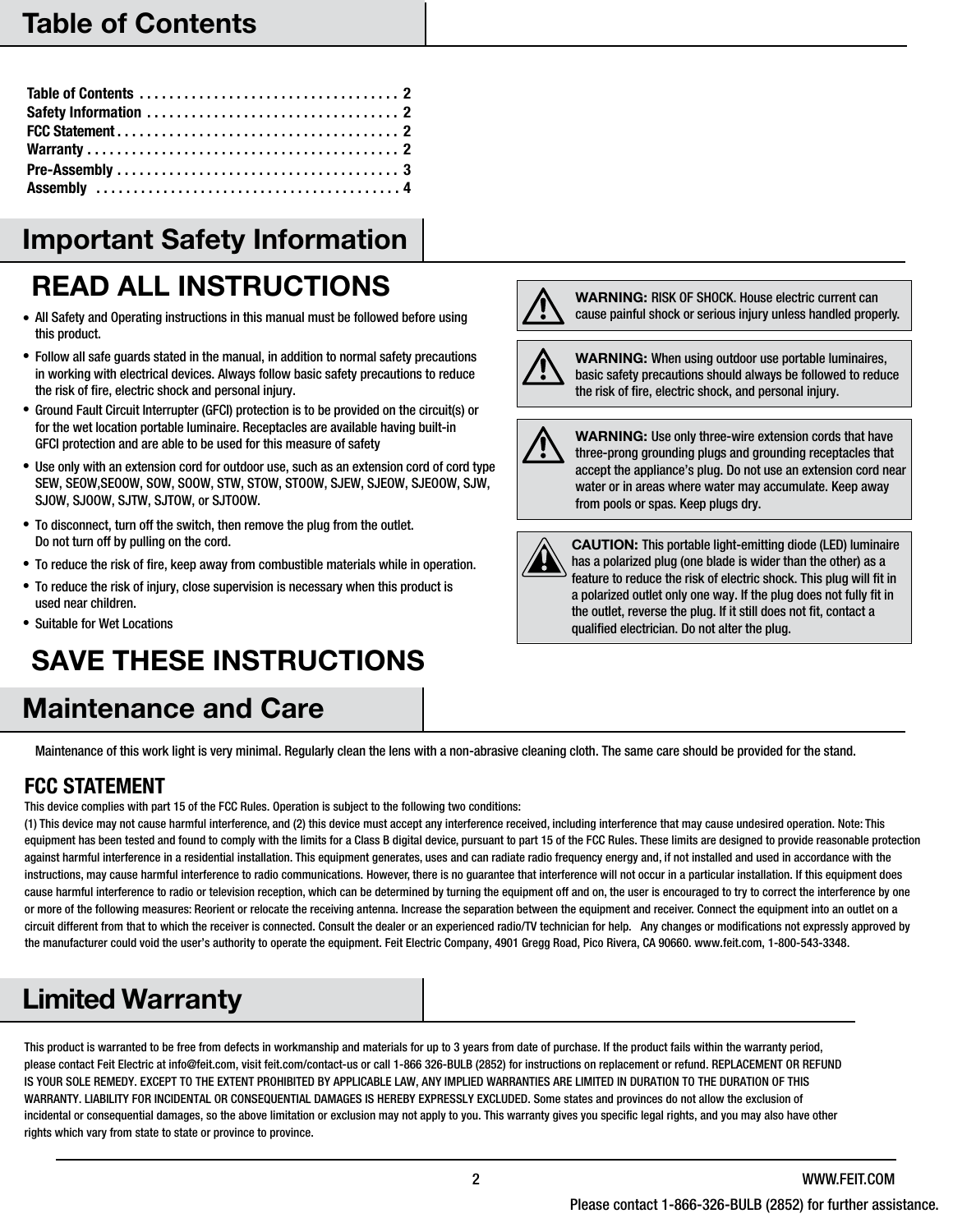### Pre-Assembly

#### **PARTS INCLUDED**

 $\mathbb{R}^3$ NOTE: Parts not shown to actual size. AA BB CC DD EE FF**Part Description Quantity** AA 1 LED Work Light Body BB H-Stand 1 CC | Locking Knob 1 DD | Locking Washer 1 EE Washer 1 FF | Hex Key Allen Wrench | 1

#### **PARTS OF THE LED WORK LIGHT**